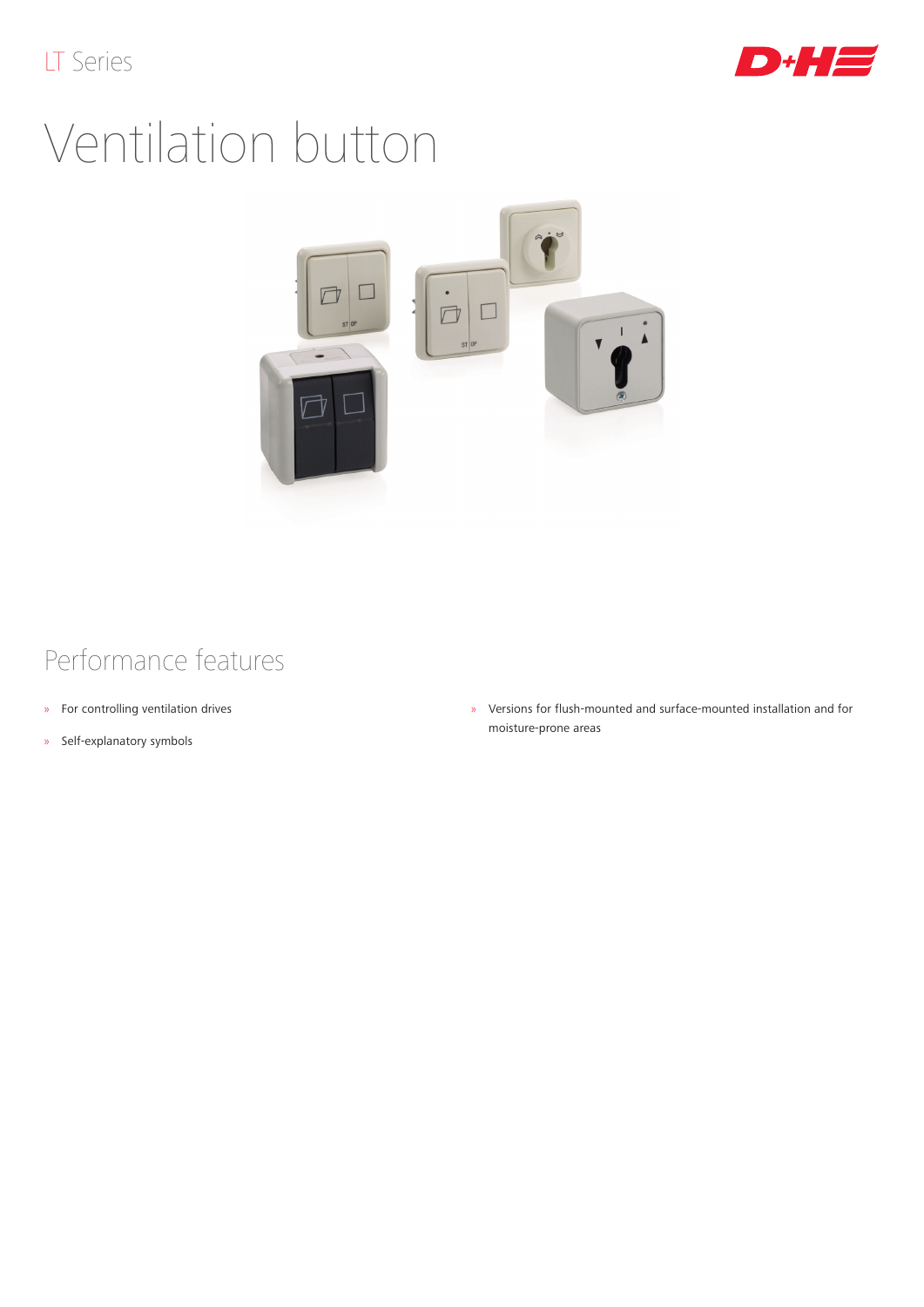| Type               | Art. No.  | Description                                                                                                                                                                                                                                                                           | Technical data                                                                                      |                                                                     |
|--------------------|-----------|---------------------------------------------------------------------------------------------------------------------------------------------------------------------------------------------------------------------------------------------------------------------------------------|-----------------------------------------------------------------------------------------------------|---------------------------------------------------------------------|
| LT 84-U<br>$ST$ OP | 63.701.29 | <b>Ventilation button</b><br>For controlling a ventilation group<br>$\mathcal{D}$<br>Ventilation "OPEN-STOP-CLOSED" via double but-<br>$\mathcal{D}$<br>ton with 2 unlocked normally open contacts<br>For installing in 55 mm flush-mounted socket (not<br>$\mathcal{D}$<br>included) | Input voltage<br>Type of protection<br>Housing<br>Colour<br>$W \times H \times (D)$ in mm<br>Weight | 24 V DC<br><b>IP 20</b><br>Plastic<br>White<br>80 x 80<br>$0.15$ kg |

| Type               | Art. No.  | Description                                                                                                                                                                                                                                                                           | Technical data                                                                                      |                                                                     |
|--------------------|-----------|---------------------------------------------------------------------------------------------------------------------------------------------------------------------------------------------------------------------------------------------------------------------------------------|-----------------------------------------------------------------------------------------------------|---------------------------------------------------------------------|
| LT 84-U-SD<br>STOP | 63.701.35 | <b>Ventilation button</b><br>For controlling a ventilation group<br>$\mathcal{D}$<br>Ventilation "OPEN-STOP-CLOSED" via double but-<br>$\mathcal{D}$<br>ton with 2 unlocked normally open contacts<br>For installing in 55 mm flush-mounted socket (not<br>$\mathcal{D}$<br>included) | Input voltage<br>Type of protection<br>Housing<br>Colour<br>$W \times H \times (D)$ in mm<br>Weight | 24 V DC<br><b>IP 20</b><br>Plastic<br>White<br>80 x 80<br>$0.15$ kg |

| Type                               | Art. No.  | Description                                                                                              | Technical data                                                                                      |                                                                     |
|------------------------------------|-----------|----------------------------------------------------------------------------------------------------------|-----------------------------------------------------------------------------------------------------|---------------------------------------------------------------------|
| LT 84-U-W<br>Automatic<br>$on$ off | 63.701.31 | <b>Ventilation button</b><br>For installing in 55 mm flush-mounted socket (not<br>$\lambda$<br>included) | Input voltage<br>Type of protection<br>Housing<br>Colour<br>$W \times H \times (D)$ in mm<br>Weight | 24 V DC<br><b>IP 20</b><br>Plastic<br>White<br>80 x 80<br>$0.30$ kg |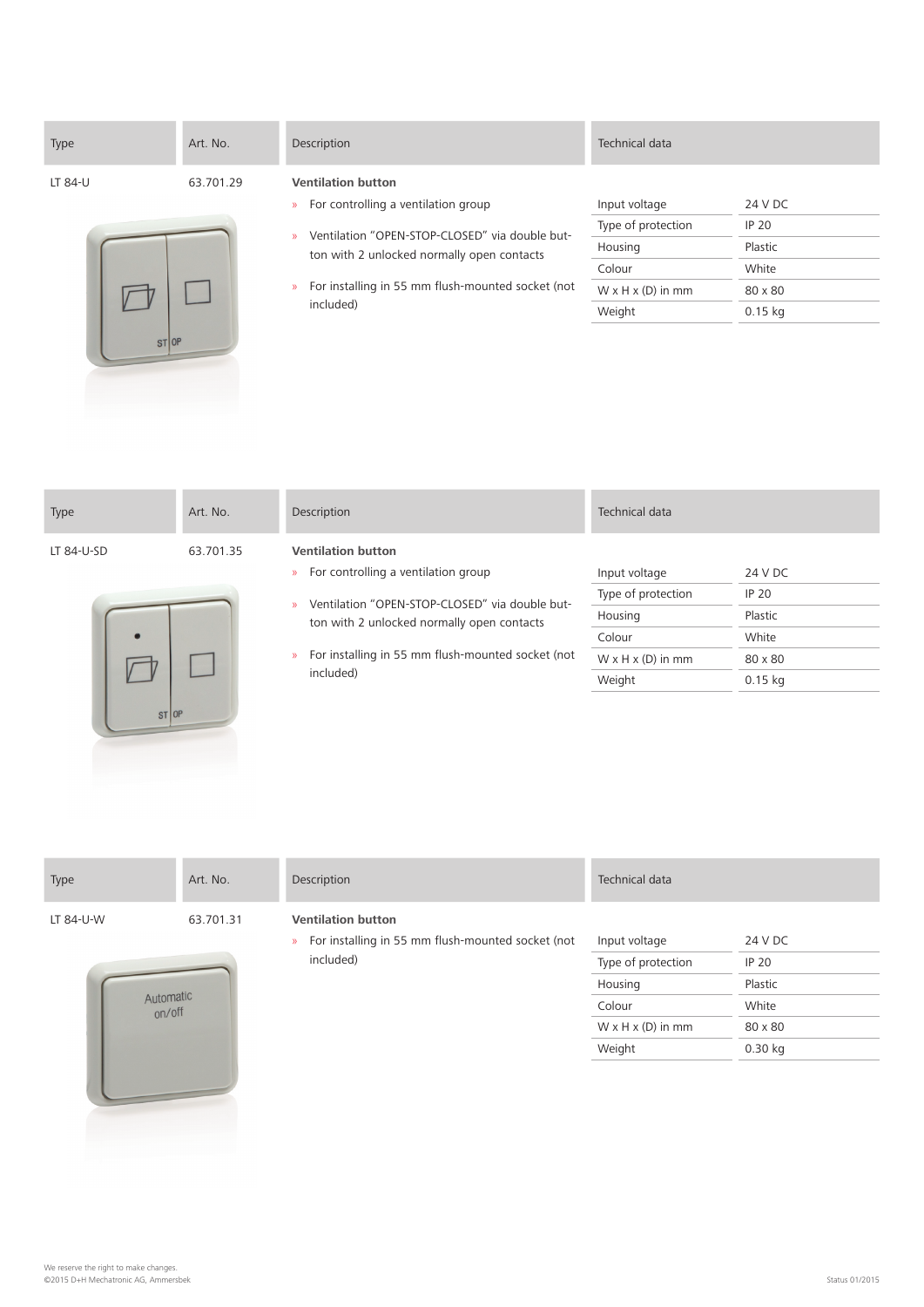





- » Ventilation "OPEN-STOP-CLOSED" via double button; buttons mechanically interlocked; "STOP" by releasing the button
- » For installing in 55 mm flush-mounted socket (not included)

## Type of protection IP 20 Housing Plastic Colour White  $W \times H \times (D)$  in mm 80  $\times$  80 Weight 0.30 kg

| Type           | Art. No.       | Description                                                                             | Technical data                |              |
|----------------|----------------|-----------------------------------------------------------------------------------------|-------------------------------|--------------|
| <b>SLT 42U</b> | 30.401.10      | Key vent button                                                                         |                               |              |
|                |                | For manually opening and closing a ventilation<br>$\mathcal{D}$                         | Input voltage                 | 24 V DC      |
|                |                | group in conjunction with D+H SHEV or ventila-                                          | Type of protection            | <b>IP 20</b> |
|                |                | tion control panels                                                                     | Housing                       | Plastic      |
|                | $\blacksquare$ | Function: Ventilation "OPEN-CLOSED" via key<br>$\mathcal{D}$                            | Colour                        | White        |
|                |                | operated changeover contact                                                             | $W \times H \times (D)$ in mm | 80 x 80      |
|                |                |                                                                                         | Weight                        | $0.15$ kg    |
|                |                | For installing in deep 55 mm flush-mounted sock-<br>$\mathcal{D}$<br>ets (not included) |                               |              |

» Profile semi-cylinder not included in scope of

supply

supply

| Type       | Art. No.  | Description                                                                                 | Technical data                |              |
|------------|-----------|---------------------------------------------------------------------------------------------|-------------------------------|--------------|
| SLT 42U-SD | 30.400.50 | Key vent button<br>For manually opening and closing a ventilation<br>$\mathcal{D}$          | Input voltage                 | 24 V DC      |
|            |           | group in conjunction with D+H SHEV or ventila-                                              | Type of protection            | <b>IP 20</b> |
|            |           | tion control panels                                                                         | Housing                       | Plastic      |
|            |           | Function: Ventilation "OPEN-CLOSED" via key<br>$\mathcal{D}$<br>operated changeover contact | Colour                        | White        |
|            |           |                                                                                             | $W \times H \times (D)$ in mm | 80 x 80      |
|            |           | For installing in deep 55 mm flush-mounted sock-<br>$\mathcal{D}$<br>ets (not included)     | Weight                        | $0.15$ kg    |
|            |           | Profile semi-cylinder not included in scope of<br>$\mathcal{D}$                             |                               |              |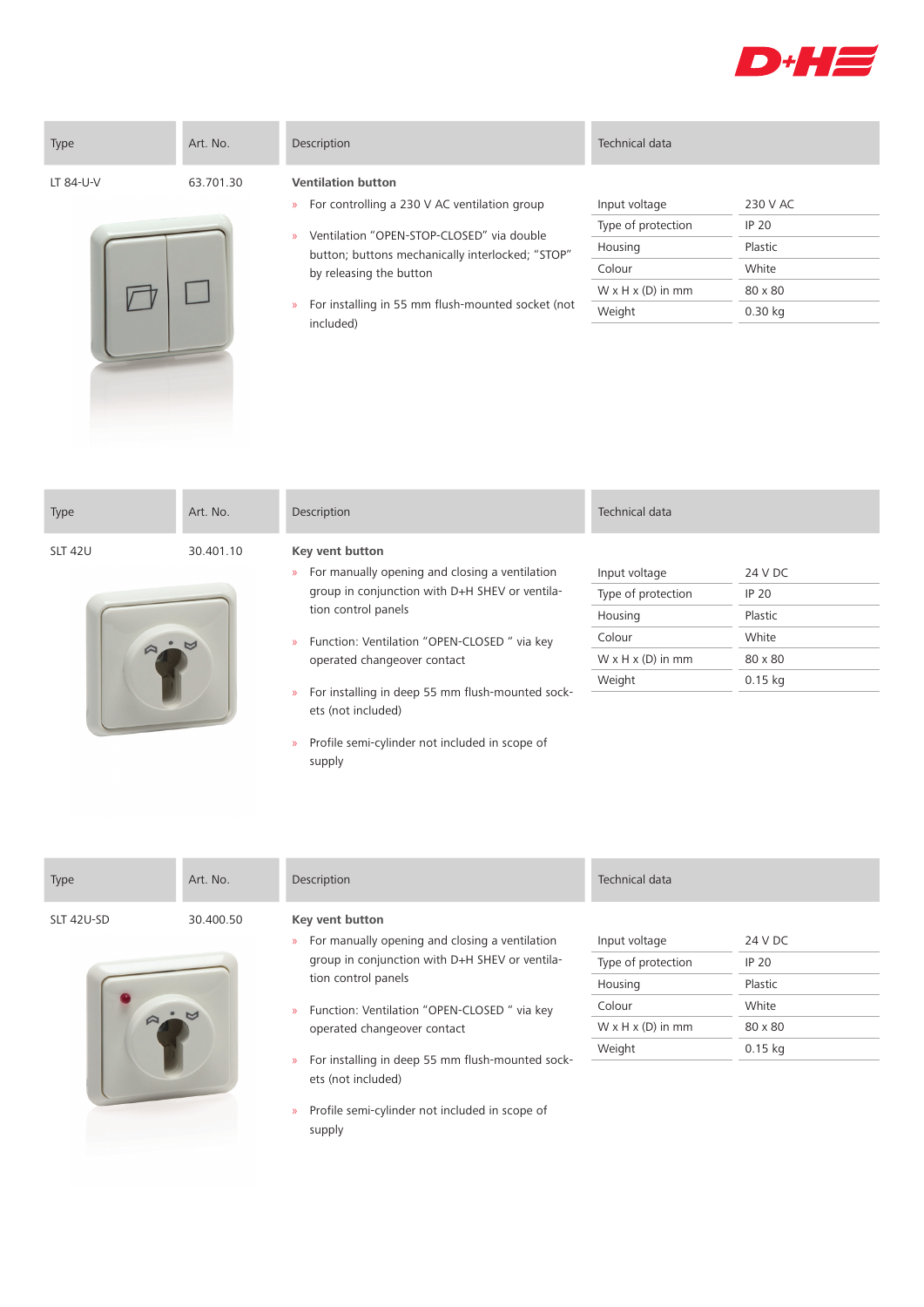| Type    | Art. No.  | Description                                                     | Technical data                |              |
|---------|-----------|-----------------------------------------------------------------|-------------------------------|--------------|
| SLT 42A | 30.400.30 | Key vent button                                                 |                               |              |
|         |           | For manually opening and closing a ventilation<br>$\mathcal{D}$ | Input voltage                 | 24 V DC      |
|         |           | group in conjunction with D+H SHEV or ventila-                  | Type of protection            | <b>IP 54</b> |
|         |           | tion control panels                                             | Housing                       | Aluminium    |
|         |           | Function: Ventilation "OPEN-CLOSED" via key                     | Colour                        | Light grey   |
|         |           | operated changeover contact                                     | $W \times H \times (D)$ in mm | 70 x 90 x 65 |
|         |           | Profile semi-cylinder not included in scope of<br>$\mathcal{D}$ | Weight                        | $0.45$ kg    |
|         |           | supply                                                          |                               |              |

| Type       | Art. No.             | Description                                                                                                                                                                                                                                                                                                                   | Technical data                                                                                      |                                                                                 |
|------------|----------------------|-------------------------------------------------------------------------------------------------------------------------------------------------------------------------------------------------------------------------------------------------------------------------------------------------------------------------------|-----------------------------------------------------------------------------------------------------|---------------------------------------------------------------------------------|
| SLT 42A-SD | 30.400.40<br>$\circ$ | Key vent button<br>For manually opening and closing a ventilation<br>$\mathcal{V}$<br>group in conjunction with D+H SHEV or ventila-<br>tion control panels<br>Function: Ventilation "OPEN-CLOSED" via key<br>$\mathcal{D}$<br>operated changeover contact<br>Profile semi-cylinder not included in scope of<br>$\mathcal{P}$ | Input voltage<br>Type of protection<br>Housing<br>Colour<br>$W \times H \times (D)$ in mm<br>Weight | 24 V DC<br><b>IP 54</b><br>Aluminium<br>Light grey<br>70 x 90 x 65<br>$0.45$ kg |
|            |                      | supply                                                                                                                                                                                                                                                                                                                        |                                                                                                     |                                                                                 |

| Type    | Art. No.  | Description                         | Technical data |         |  |
|---------|-----------|-------------------------------------|----------------|---------|--|
| LT 84-A | 63.701.36 | <b>Ventilation button</b>           |                |         |  |
|         |           | For controlling a ventilation group | Input voltage  | 24 V DC |  |



 $\begin{picture}(20,20) \put(0,0){\line(1,0){155}} \put(15,0){\line(1,0){155}} \put(15,0){\line(1,0){155}} \put(15,0){\line(1,0){155}} \put(15,0){\line(1,0){155}} \put(15,0){\line(1,0){155}} \put(15,0){\line(1,0){155}} \put(15,0){\line(1,0){155}} \put(15,0){\line(1,0){155}} \put(15,0){\line(1,0){155}} \put(15,0){\line(1,0){155}} \$ 

- ng a ventilation group
- » Ventilation "OPEN-STOP-CLOSED" via double button with 2 unlocked normally open contacts

| Input voltage                 | 24 V DC      |
|-------------------------------|--------------|
| Type of protection            | IP 55        |
| Housing                       | Plastic      |
| Colour                        | Light grey   |
| $W \times H \times (D)$ in mm | 70 x 70 x 45 |
| Weight                        | $0.20$ kg    |
|                               |              |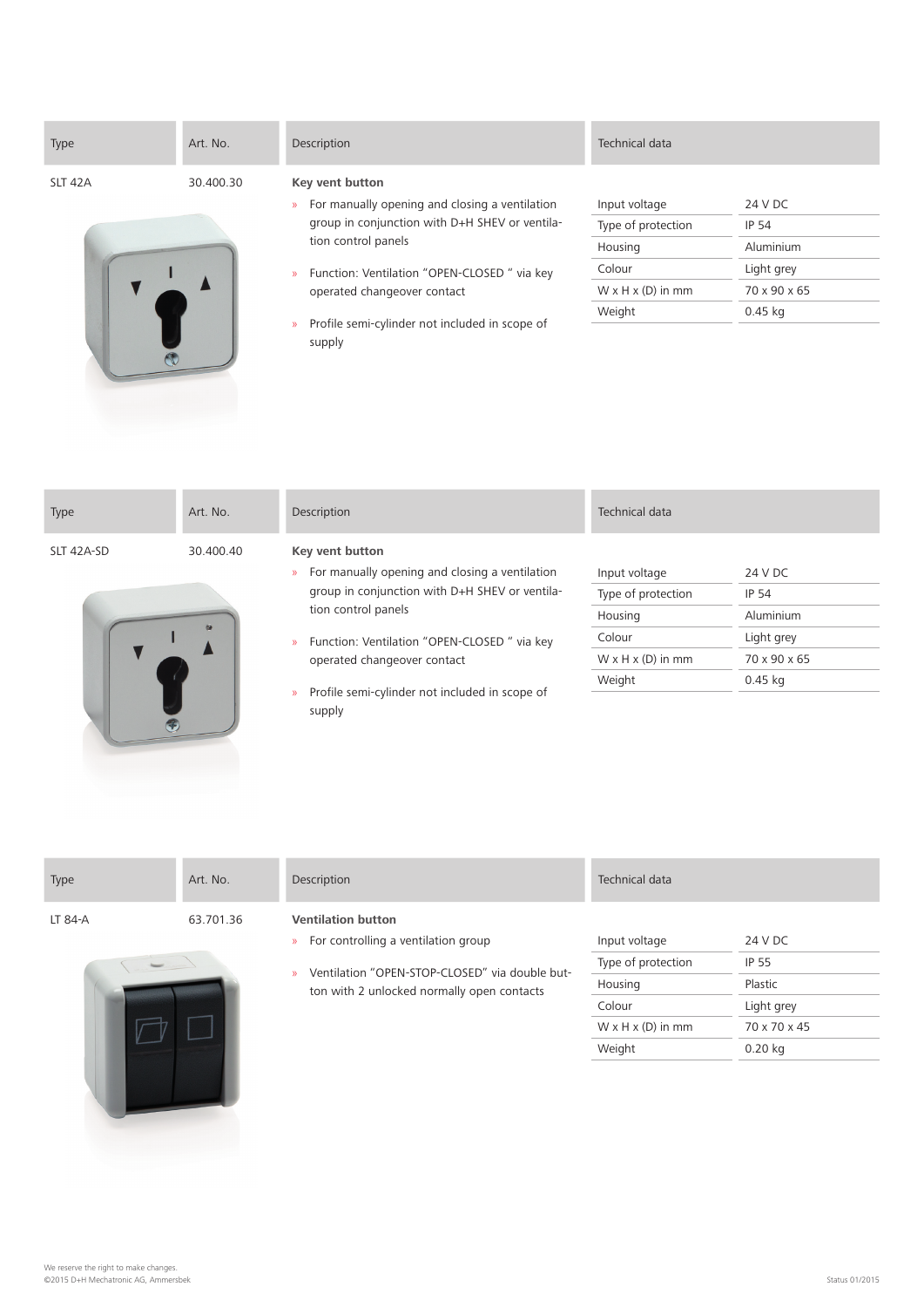

| Type  | Art. No.  | Description                                                                                          | Technical data                          |                       |
|-------|-----------|------------------------------------------------------------------------------------------------------|-----------------------------------------|-----------------------|
| AP-LT | 63.701.33 | Surface-mounted housing, single<br>For holding a key vent button or vent button for<br>$\mathcal{D}$ | Housing                                 | Plastic               |
|       |           | surface-mounted installation                                                                         | Colour<br>$W \times H \times (D)$ in mm | White<br>80 x 80 x 35 |
|       |           |                                                                                                      | Weight                                  | $0.10$ kg             |

| Type                          | Art. No.                     | Description                                                                                          | Technical data                |               |
|-------------------------------|------------------------------|------------------------------------------------------------------------------------------------------|-------------------------------|---------------|
| AP2-LT                        | 63.701.34                    | Surface-mounted housing, double<br>For holding a key vent button or vent button for<br>$\mathcal{D}$ | Housing                       | Plastic       |
|                               | surface-mounted installation |                                                                                                      | Colour                        | White         |
|                               |                              |                                                                                                      | $W \times H \times (D)$ in mm | 150 x 80 x 35 |
| and the property of the local |                              |                                                                                                      | Weight                        | $0.20$ kg     |



| Type     | Art. No.  | Description                                                                       | Technical data                |          |
|----------|-----------|-----------------------------------------------------------------------------------|-------------------------------|----------|
| LT 84-R2 | 63.701.32 | Double frame<br>For combining two key vent button or vent button<br>$\mathcal{D}$ | Housing                       | Plastic  |
|          |           | in flush-mounted installation                                                     | Colour                        | White    |
|          |           |                                                                                   | $W \times H \times (D)$ in mm | 150 x 80 |

Weight 0.10 kg